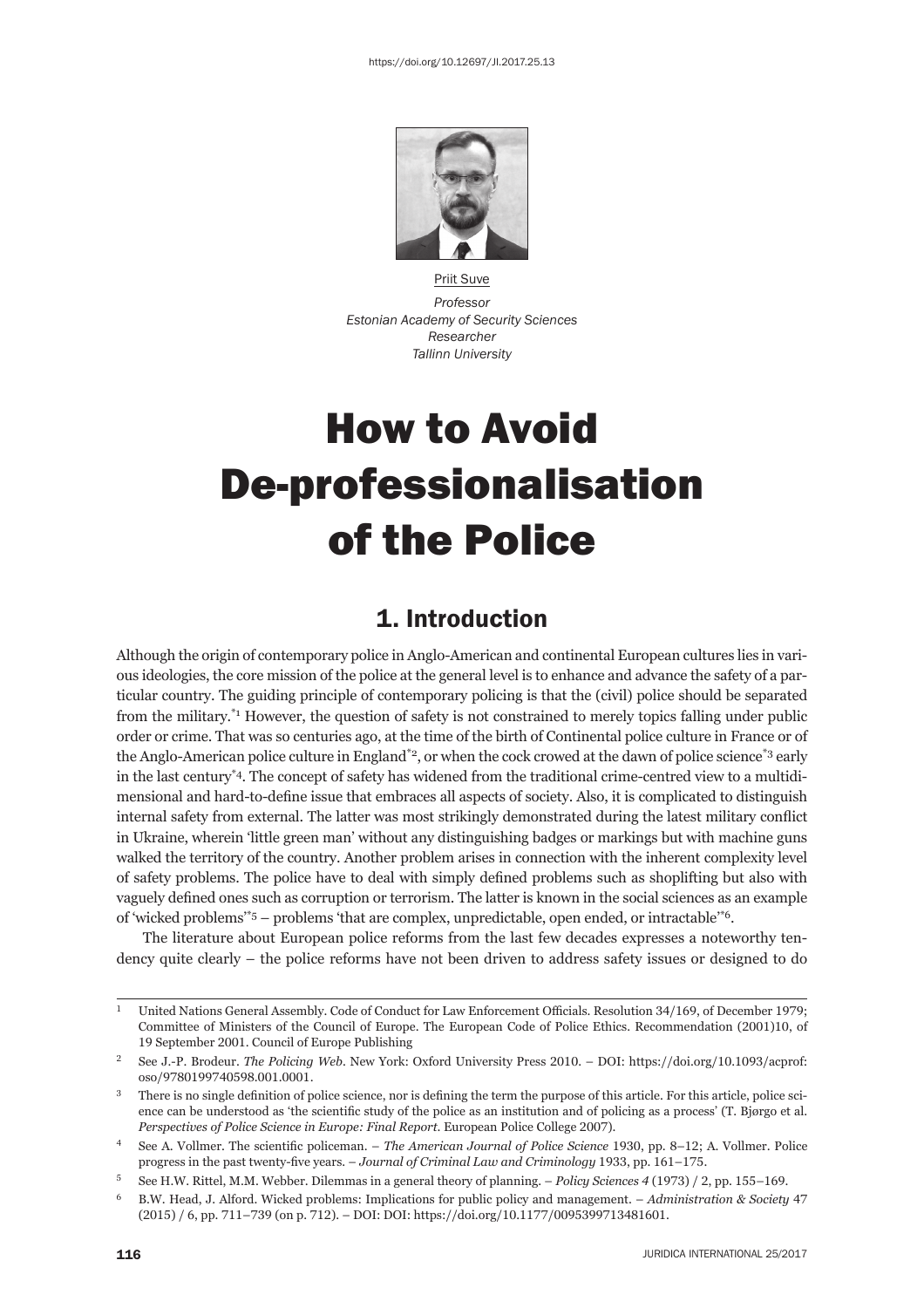so. The economic situation was the main spark for reforming the police and thereby achieving greater efficiency and effectiveness, and centralisation was the dominant mechanism in reforming of organisation toward these ends. When perusing research papers\*7 that describe or analyse particular reforms, one can find hardly a note about strategies of policing. The view that an organisation is a closed bureaucratic system, especially when coupled with a lack of knowledge about strategies of policing\*8, may detach a police force from its core mission and can even bring about a need for new reforms.

Although every organisation ought to develop and change, it is wise to anticipate significant shocks and their effects. Most reforms definitely are considerable shocks to the system. The main question for this article is composed of two parts. Firstly, how can the concept of the organisation be handled in such a way that it at least gives a chance of dealing with wicked problems, those problems that are complicated to define and cannot be solved, only mitigated? Secondly, what are the mechanisms that could develop the police's professional status in society and act as a tie within the organisation while also connecting that organisation to the existing task environment?\*9 In this article, I argue that police strategies are the means of giving a meaning and real 'soul' to the (buffering and bridging) techniques and that these form a solid basis for the meta-language\*10 of the police.

These questions are important not only for the police; they have more general implications for all of society. Safety is a Janus-like entity: one of the two faces tells us that safety related to traditional crimes is in decline<sup>\*11</sup>, and the other face refers to new global trends such as terrorism or fears related to migration<sup>\*12</sup>. However, the social world is not as simple as that, and it would be misleading to describe it in such a dialectical or dichotomous way. The reason for that is hidden within the nature of interconnectedness of safety issues.

With the purpose of bringing the idea for the article into focus, one must emphasise two questions that arise. The first question has some bearing on the entire history of the police – the dilemma between theory and practice. The gap between scientific knowledge and the concrete, real-world actions of the police has been a widely discussed topic that recently gained more concrete form. The work of 'pracademics'\*13 is seen as a possible bridging mechanism that possesses potential to connect the two. Another trend related to the latter is associated with the question of police science in general. As David H. Bayley\*<sup>14</sup> has stated, '[p]olice science must become part of police professionalism'.<sup>\*15</sup>

To reveal some underdeveloped aspects of police literature regarding the topic, in aims of helping the police to advance and achieve anchoring for the position of professional player in the field of safety, I draw some ideas from contemporary organisational theories and strategic management.

<sup>ɸ</sup> E.g., N.R. Fyfe et al. *Centralizing Forces? Comparative Perspectives on Contemporary Police Reform in Northern and Western Europe*. The Hague: Eleven International Publishing 2013.

E.g., P. Suve. Police officers about the function of the police and changes implemented in Estonian police since October 2014 (an analytical report released by the Estonian Police and Border Guard Board in 2015).

<sup>ɺ</sup> B.K. Boyd, S. Gove. *Managerial Constraint: The Intersection between Organizational Task Environment and Discretion* (Vol. 3 in the series Research Methodology in Strategy and Management), pp. 57-95. Emerald Group Publishing Limited 2006.

<sup>&</sup>lt;sup>10</sup> Every profession has adopted specific language for precise use (examples include the argot of medicine, education, the construction industry, and other fields). The language that helps professionals be more precise and understand each other with minimal transaction costs while also avoiding mistakes can be identified as a meta-language of that particular profession. The police's meta-language is composed of terminology from the fields that are the main contributors to police science  $$ criminology and management. The meta-language is always in a state of flux.

 $^{11}$  E.g., A. Tseloni et al. Exploring the international decline in crime rates. – *European Journal of Criminology* 7 (2010) / 5, pp. 375-394.

<sup>&</sup>lt;sup>12</sup> E.g., M. Shaw et al. Determining trends in global crime and justice: An overview of results from the United Nations surveys of crime trends and operations of criminal justice systems. – *Forum on Crime and Society* 3 (2003) / 1, pp. 35–63; F. Lemieux et al. (eds). *Economic Development, Crime, and Policing: Global Perspectives*. CRC Press 2014.

<sup>&</sup>lt;sup>13</sup> In this article, the term 'pracademic' signifies a person who holds a doctoral degree and works as an active practitioner in the field of safety (see P.L. Posner. The pracademic: An agenda for re-engaging practitioners and academics. – *Public Budgeting & Finance 29 (2009) / 1, pp. 12–26; J.J. Willis. The romance of police pracademics. – <i>Policing 10 (2016) / 3, pp. 315-321.* – https://doi.org/10.1093/police/paw030; A.A. Braga. The value of 'pracademics' in enhancing crime analysis in police departments. – Policing: A Journal of Policy and Practice 10 (2016) / 3, pp. 308-314. – DOI: https://doi.org/10.1093/ police/paw032; J.R. Tahiliani, J.E. McCabe. The Pracademic and Academic in Criminal Justice Education: A Qualitative Analysis. *Police Forum* 26 (2016) / 1, pp. 1-12.

ɲɵ D.H. Bayley. Police research: Trends and prospects. – R. Graner, O. Kronkvist (eds). *The Past, the Present and the Future of Police Research: Proceedings from the Fifth Nordic Police Research Seminar* (pp. 7–14). Växjö, Sweden: Linnæus University Studies in Policing 2015, on p. 11.

<sup>&</sup>lt;sup>15</sup> See also L. Huey, R.J. Mitchell. Unearthing hidden keys: Why pracademics are an invaluable (if underutilized) resource in policing research. – *Policing* 10 (2016) / 3, pp. 300-307. – DOI: https://doi.org/10.1093/police/paw029.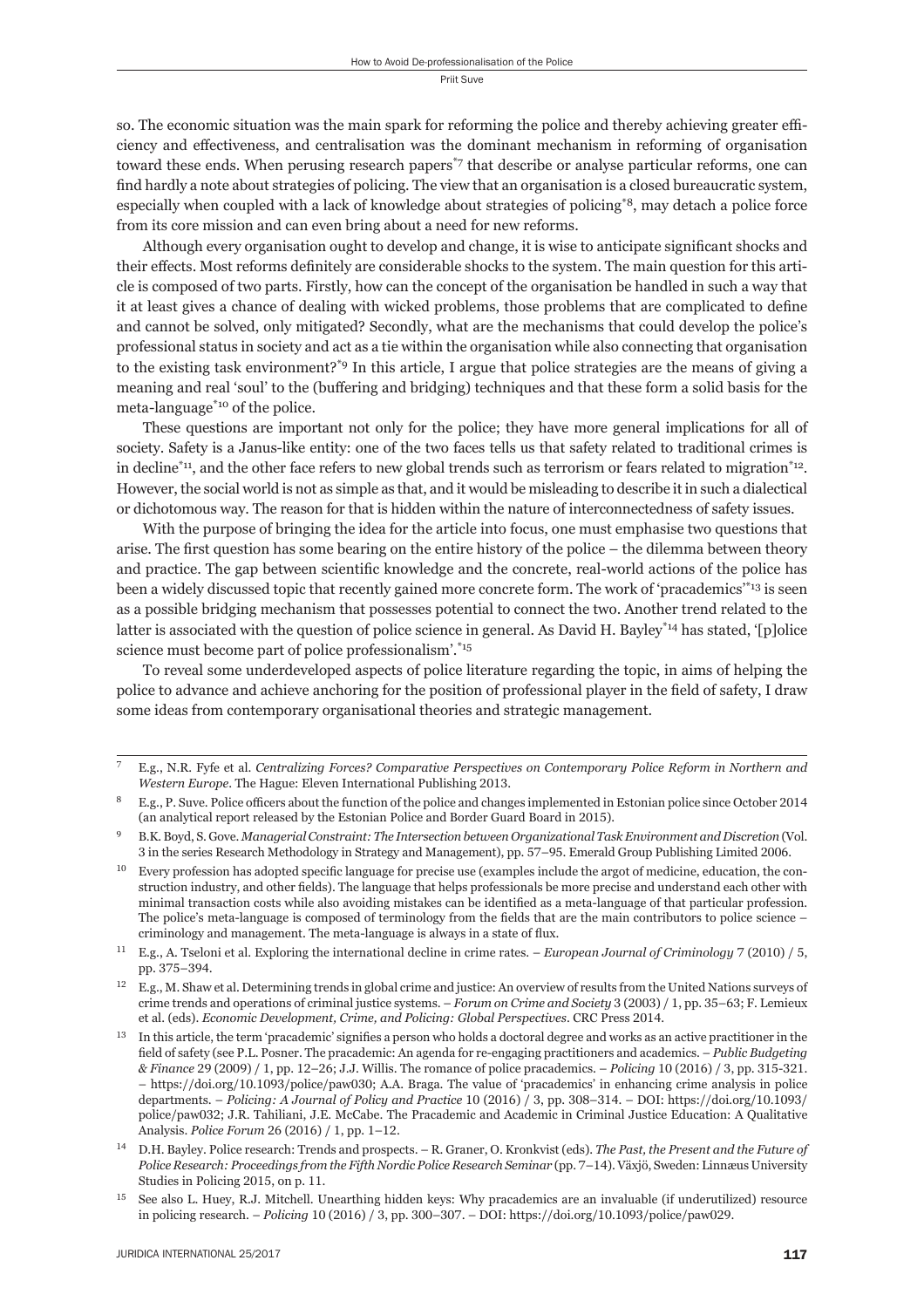The article has four main parts. The first section, an introduction to the piece, outlines the problem and takes up the research questions. Secondly, the empirical part illuminates the problem through the case of the Estonian police and considers European police reforms and the problem of mono-strategism. In the third part, theoretical principles that are familiar to a management audience but not so well-known in the field of policing are introduced. Then, the fourth part of the paper summarises the arguments and offers some concluding remarks. Since the article is not presented as a traditional empirical piece, the reason for its structure needs to be clarified. Traditionally in empirical articles, a theory precedes the application of empiricism, but the opposite is true for the present article. Although the empirical work was composed of three distinct studies, all of which had its own purposes and separate results, they will be used in this article as problem-constructors, and the theoretical part of the piece should be viewed as offering possible solutions to the problems posed.

## 2. Neglecting to consider police strategies

Some years ago, I started research into the Estonian police with the purpose of revealing and explaining the organisational changes that took place after the 1991 restoration of the country's independence, as the Soviet military militia was reorganised into an Estonian police institution. Studying changes in one particular organisation provides an opportunity to look in greater depth than is possible with a mere comparison between organisations or countries. Often the importance of the findings gains precise meaning in some specific context. For that reason, while studying the Estonian police, I simultaneously analysed police reforms made in eight other European countries\*16 within the previous two decades.\*17 Also, I reviewed three leading journals indexed in the Web of Science databases that cover the field of policing\*<sup>18</sup>, combing their content from the same period to find an answer to the following question: how are the police strategies portrayed and analysed? In the sections below, I will present the problems dealt with in each of the areas of study considered in those articles. Since the studies subject to discussion form an extensive body of work, what follows is a very cursory overview of them.

#### 2.1. Police without a strategy: The case of the Estonian police  $i_{19}$

The case of the Estonian police is interesting in many ways, but in the context of this article, two central points should be highlighted. Firstly, the Estonian police force is an interesting object of study since it has such a dramatic history and experienced rapid changes in the replacement of a Russian-speaking military Soviet militia with a democratic Estonian national police organisation in 1991. Secondly, safety in Estonia has improved enormously since the early years of independence<sup>\*20</sup>, even though the nation's police did not knowingly practise any strategy of policing from 1991 to  $2013^{21}$ .

The analysis at the Estonian level was based on documentary analysis of the following public documents: the two main laws regulating police action in 1991–2013<sup>\*22</sup>; four fundamental regulations setting forth the

<sup>&</sup>lt;sup>16</sup> England, Scotland, the French Republic, the Federal Republic of Germany, the Republic of Finland, the Kingdom of Sweden, the Netherlands, and the Kingdom of Belgium.

 $^{17}$ P. Suve. Politsei kui institutsiooni arengu mõtestamise kontseptuaalsed probleemid keerustuvas vastastiksõltuvas keskkonnas ['Conceptual problems in understanding changes of the police in a complex and interdependent task environment']. Tallinn: Tallinn University 2016. A doctoral dissertation (in the 'Sotsiaalteaduste dissertatsioonid' series), especially pp. 31-34.

<sup>&</sup>lt;sup>18</sup> There are three police-specific journals that were indexed in the Thomson Reuters Web of Science databases: *Policing: An International Journal of Police Strategies & Management*, *Police Quarterly*, and *Policing and Society*.

<sup>&</sup>lt;sup>19</sup> The main results of the analysis are presented in the following article: P. Suve et al. Two decades of Estonian police and the (ir)relevance of police models for the development of safety policy. – *Studies of Transition States and Societies* 8 (2016) / 1, pp. 36-52.

<sup>&</sup>lt;sup>20</sup> See J. Saar. Crime, crime control and criminology in post-communist Estonia. – *European Journal of Criminology* 2004, pp. 505–531. – DOI: https://doi.org/10.1177/1477370804045694; A. Markina. Estonia: Crime, criminal justice, and criminology in a changing socio-economic context. – C.J. Smith et al. (eds). *Routledge Handbook of International Criminology* (pp. 376-389). New York: Routledge 2011. – DOI: https://doi.org/10.4324/9780203864708.ch35; J. Saar. Crime and the population's sense of security. – M. Heidmets (ed.). *Estonian Human Development Report 2012/2013: Estonia in the World*. Tallinn: Eesti Koostöö Kogu (2013), pp 86-91.

 $21$  See P. Suve et al. (see Note 19).

 $^{22}$  Politseiseadus (The Police Law). – RT 1990, 10, 113 (in Estonian); Politseiteenistuse seadus (Police Service Act). – RT I 1998, 50, 753 (in Estonian).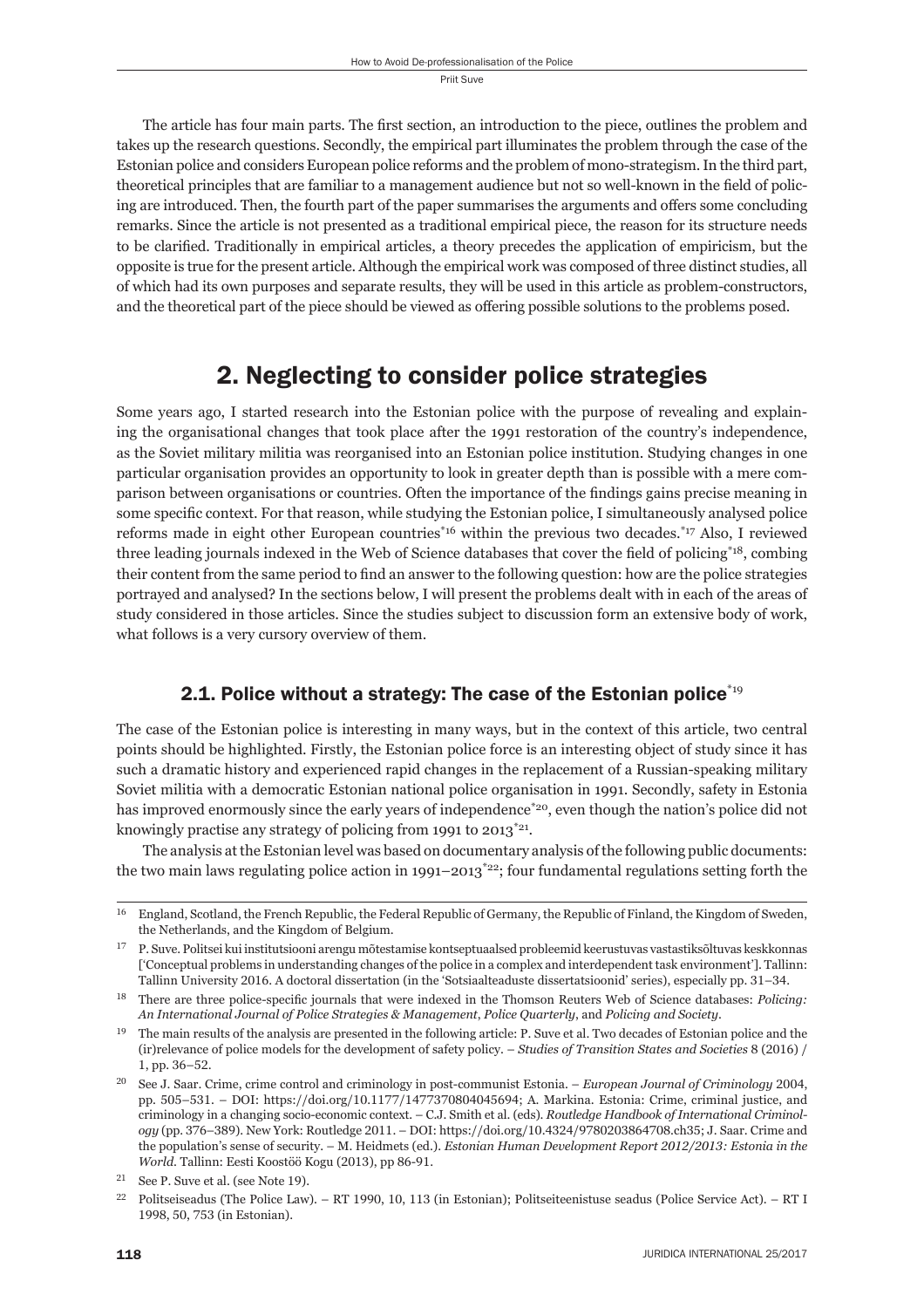structure for the organisation, at the government and local level\*23; four major development plans\*24; and five instructions for police work, examined for an understanding of changes at the operational level<sup>\*25</sup>.

In the analysis of changes within the Estonian police, Gary W. Cordner's four-dimensional model of community police<sup> $*26$ </sup> (with philosophical, strategic, tactical, and organisational dimensions) was used. The model of community police was selected for reason of being probably the most well-known model to emerge in the last 50 years and since potential utility was seen in being able to analyse changes through the lens of some concept rather than perform analysis without any particular vantage point. The model can be used as a mirror to reflect the changes under discussion.

We found that the overall development of the Estonian police has taken contradictory directions within individual dimensions and between them. For example, at the philosophical level (that of development plans), the emphasis was on the importance of prevention, but at the tactical level bureaucratic activities (e.g., registering and handling reports) were placed ahead of prevention activities. A tendency toward more militaristic principles can be recognised from the organisational behaviour, with the military-like career system serving as an example of this.<sup>\*27</sup>

Reflecting common practice, 'model' and 'strategy' are used synonymously in this article in the police context<sup> $*28$ </sup>. It is unclear how the development of the Estonian police would have differed if some actual police strategy had been intentionally used, but we are aware that in the evident absence of any precise and understandably stated strategy, the developments were unplanned and unpredictable. We can safely state the following conclusion for purposes of this article: the Estonian police have developed without deliberately using any police model or strategy, and the changes in the police were inconsistent in many ways. The latter notwithstanding, overall safety in Estonia has improved a large amount, and a single or particular reason can hardly be stated. Neither is there a focused study addressing this.

The case of the Estonian police highlights only one side of the problem – that of the organisation's size. In criminology, it is well-known that, while the number of police personnel has a small impact on various crimes, the **way** of policing has a more significant influence on safety.<sup>\*29</sup> Thus far, the link between the police and safety has not been subject to discussion. Hence, light is being shed on it now as the important element examined in this article. The next subsection addresses the topic through consideration of police reforms in Europe.

#### 2.2. A core mission that ignores organisational reforms

The primary aim here, of studying police reforms, emerged from the need to set the changes to the Estonian police in the European context. The literature on public administration recognises a few approaches to how the European territory should be analysed, but none of them are familiar to a police-specific audience.

ɳɴ *Politsei- ja Piirivalveameti Lääne prefektuuri põhimäärus* (The Statute of the West Prefecture). Tallinn: Politsei- ja Piirivalveamet 2012 (in Estonian); Eesti Vabariigi Riikliku Politseiameti põhimäärus (The Statute of the Police Board). – RT 1991, 39, 488 (in Estonian); Politseiprefektuuri põhimäärus (The Statute of a Police Prefecture). – RT 1992, 22, 314 (in Estonian); Politsei- ja Piirivalveameti põhimäärus (The Statute of the Estonian Police and Border Guard Board). – RTL 2009, 77, 1132 (in Estonian).

<sup>&</sup>lt;sup>24</sup> Eesti politsei arengukava aastateks 1999–2001 (Development Plan of the Estonian Police for 1999–2001). Tallinn: Politseiamet 1999 (in Estonian); Eesti turvalisupoliitika põhisuundade aastani 2015 heakskiitmine ['Approval of the main directions for Estonian safety policy to 2015']. – RT I 2008, 25, 165 (in Estonian); Guidelines for Development of Criminal Policy until 2018. Tallinn: Riigikogu 2010; Politseivaldkonna prioriteetsed arengusuunad aastani 2006 ['Development priorities for the Estonian Police to 2006']. – Tallinn: Siseministeerium 2006 (in Estonian).

<sup>&</sup>lt;sup>25</sup> Patrullteenistuse määrustik (Directive of the Patrol Police Service). – *Käskkiri* No. 51. Tallinn: Politseiamet 11.3.1993 (in Estonian); Konstaabliteenistuse juhend (Instruction of the Constable Service). – *Käskkiri* No. 72. Tallinn: Politseiamet ɲɺ.ɴ.ɲɺɺɹ (in Estonian); Piirkondliku politseitöö juhend (Instruction of the Regional Police Service). Tallinn: Politseiamet 2001 (in Estonian); Patrulltegevuse kord (Rules for Patrol Police). Tallinn: Politsei- ja Piirivalveamet 2010 (in Estonian); Piirkondliku politseitöö juhend (Instruction of the Regional Police Service). Tallinn: Politsei- ja Piirivalveamet 2010 (in Estonian).

See G.W. Cordner. Community policing: Elements and effects. - *Police Forum: Academy of Criminal Justice Science Police Section 5* (1995) / 3, pp. 1-16; G.W. Cordner, K.E. Scarborough. *Police Administration (Seventh Edition)*. New York: Anderson Publishing 2013. – DOI: https://doi.org/10.4324/9781315722184.

 $27$  P. Suve et al. (see Note 19), pp. 47–49.

<sup>&</sup>lt;sup>28</sup> In police literature, the terms 'police model' and 'police strategy' are often used in an ambiguous way. The ontology and epistemology of these terms need to be specified (see P. Suve as cited in Note 17, pp. 16–29).

 $^{29}$  J.E. Eck et al. Adding more police is unlikely to reduce crime: A meta-analysis of police agency size and crime research.  $-$ *Translational Criminology* 14 (2017), pp. 14-16.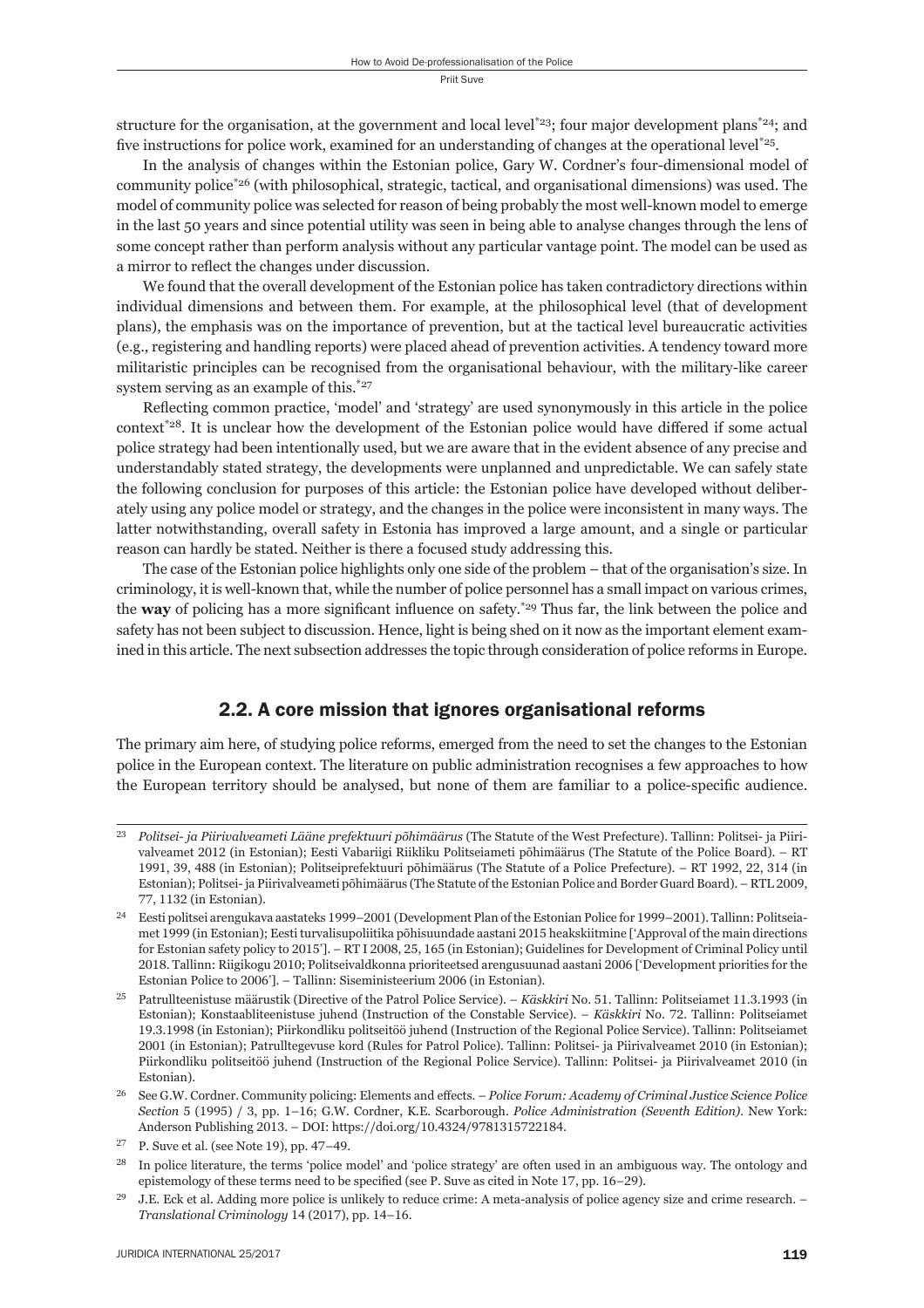Police culture is often split into two cultural zones for discussion – Continental and Anglo-American police. The historical roots of the former stem from France and the latter from England.<sup>\*30</sup> From the regional point of view, the Scandinavian police culture too can be highlighted as a specifi c one and distinctive in many ways. For that reason, the samples for the analyses were chosen in line with cultural argumentation. The other reason for picking exactly these examples is related to the existing empirical material. Irrespective of the fact that police reforms are commonplace in many countries, there are not many studies (in English) to include in the analysis<sup>\*31</sup>. In consideration of the foregoing information, the following countries were selected as appropriate for my research: England and Scotland as representatives of Anglo-American police culture, France and Germany as countries representing Continental police culture, and Finland and Sweden as countries representing the above-mentioned Scandinavian police culture. Finally, the Netherlands and Belgium were chosen because they do not directly belong to any specific police culture.

The analysis revealed at least two important observations. Firstly, the main trend of the reforms was concentrated on reforming organisation, instead of policing. Centralisation and merging of police units were the predominant mechanisms in reforms to the organisation (the cases of Scotland<sup>\*32</sup>, Finland<sup>\*33</sup>, and Belgium\*34 are illustrative here). Secondly, safety had an equivocal meaning within the context of police reforms. Most important from the standpoint of the core mission of the police is that safety had a secondary meaning. On one hand, that is good news, since it allows one to assume that there are good overall conditions of safety. On the other hand, if reforms to the police – the only professional player in the field of safety – forget that player's core mission and role in society, the way is paved for de-professionalisation and for further changes in the police context. The reasons for the latter development may be related exclusively to safety questions, since there are no longer **any** professional players in the field after such reforms. Safety is an issue that permeates the whole of society, and it is becoming more complex. Accordingly, it has a major role in our day-to-day life, and professional knowledge is called for to mitigate possible causes of deviation.

Among the cases under study, the reforms in Belgium<sup>\*35</sup>, the Netherlands<sup>\*36</sup>, and Sweden<sup>\*37</sup> still had some links to safety. The problems were related not to the overall safety situation but to some individual failures of the juridical system, the police included (as in the case of Marc Dutroux in Belgium\*38) or police organisational failures (as with the fragmentation and problems of co-operation among the police in the Netherlands\*39 or

<sup>&</sup>lt;sup>30</sup> See J.-P. Brodeur (see Note 2).

 $31$  The study embraces the research within the body of English-language literature, but the problem of research in the multilingual domain is not new in police research (see, for example, L. Holmberg. Policing and the feeling of safety: The rise (and fall?) of community policing in the Nordic countries. – *Journal of Scandinavian Studies in Criminology and Crime Prevention*  $5(2005) / 5$ , pp.  $205-219$ , on p.  $206. - DOI: <https://doi.org/10.1080/14043850410010702>. Those with more$ in-depth interest might wish to consult G. Meško et al. (eds). *Handbook on Policing in Central and Eastern Europe*. New York: Springer 2013. – DOI: https://doi.org/10.1007/978-1-4614-6720-5.

N.R. Fyfe, K.B. Scott. In search of sustainable policing? Creating a national police force in Scotland. – N.R. Fyfe et al. (eds). *Centralizing Forces? Comparative Perspectives on Contemporary Police Reform in Northern and Western Europe* (pp. 119-136). The Hague: Eleven International Publishing 2013; J. Terpstra, N.R. Fyfe. Mind the implementation gap?: Police reform and local policing in the Netherlands and Scotland. – *Criminology and Criminal Justice* 2015, pp. 1–34. – DOI: https://doi.org/10.1177/1748895815572162.

<sup>&</sup>lt;sup>33</sup> S. Virta. Governing urban security in Finland: Towards the 'European model'. – *European Journal of Criminology* 10 (2013) / 3, pp. 341–353. – DOI: https://doi.org/10.1177/1477370812473536; M. Vuorensyrjä. Organizational reform in a hierarchical frontline organization: Tracking changes in stress and turnover intention during the Finnish police reform years. – *Policing: An International Journal of Police Strategies & Management* 37 (2014) / 4, pp. 858–874. – DOI: https:// doi.org/10.1108/pijpsm-05-2014-0058.

J. Maesschalck. When do scandals have an impact on policy making? A case study of the police reform following the Dutroux scandal in Belgium. – *International Public Management Journal* 5 (2002) / 2, pp. 169–193; E. Devroe, P. Ponsaers. Reforming the Belgian police system between central and local. – N.R. Fife et al. (eds). *Centralizing Forces? Comparative Perspectives on Contemporary Police Reform in Northern and Western Europe* (pp. 77–98). The Hague: Eleven International Publishing 2013.

<sup>&</sup>lt;sup>35</sup> E. Devroe, P. Ponsaers (see Note 34); C. Pollitt, G. Bouckaert. *Public Management Reform: A Comparative Analysis – New Public Management, Governance, and the Neo-Weberian State, 3rd Edition. New York: Oxford University Press 2011.* 

J. Terpstra, N.R. Fyfe. Policy processes and police reform: Examining similarities and differences between Scotland and the Netherlands. – *International Journal of Law, Crime and Justice* 2014, pp. 1-18. – DOI: https://doi.org/10.1016/j. ijlcj.2014.03.003; J. Terpstra, N.R. Fyfe (see Note 32).

ɴɸ Betänkande av Polisorganisationskommittén. – *En sammanhållen svensk polis* ['*Report for the Period ɲ July ɳɱɲɴ to ɴɱ June 2014 (Summary in English)*.']. Stockholm: Statens Offentliga Utredningar 2012; The Swedish Parliamentary Ombudsmen. Stockholm: JO Rikstagens Ombudsmän 2014.

J. Maesschalck (see Note 34).

<sup>&</sup>lt;sup>39</sup> E.g., J. Terpstra, N.R. Fyfe (as cited in Note 32 and Note 36).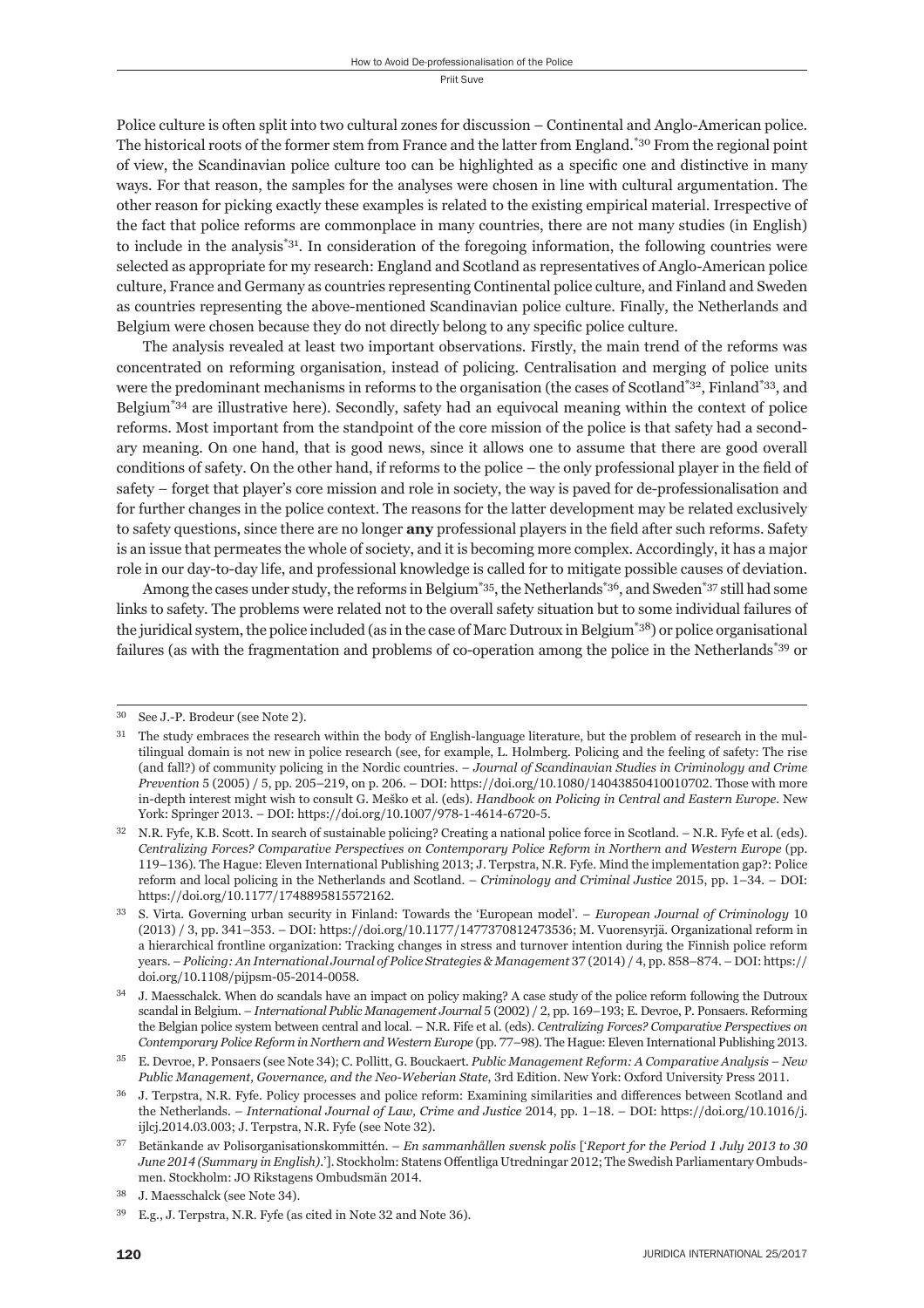dissatisfaction with the quality of the Swedish police\*40). From the perspective of this article, it is important to mention that one would be hard pressed to find almost any police reform that was focused on policing – that has dealt with police behaviour from the angle of police strategies (even at the corporate level).

The analysis raises the question of police professionalism: how the police can improve their reputation as safety professionals and what mechanisms could guarantee the continuous development of the police and also link the organisation to its immediate task environment.

#### 2.3. The dubious efficiency of employing a single strategy

Upon analysis of the studies related to police strategies that were published in the top police-specifi c journals, the conclusion is quite simple: the police are presented mostly as a mono-strategy organisation. The latter is simply unrealistic – every police organisation applies many strategies simultaneously or employs techniques of diverse strategies, on different levels. The only question is about the consciousness of police action. It is likely that police action most of the time is based on an unconscious choice of various tactics or techniques, with these tactics and techniques not constituting any particular strategy. The problems that the police should handle are variously simple, complex, and wicked, and the organisation needs several strategies, in various combinations, if it is to succeed. Opportunities for this are extensive, and the only obstacle is probably related to knowledge of the associated odds. I would go even further: the meta-language of the police is based on knowledge about police strategies. The reason is quite simple – police strategies are those constitutive ties through the principles of criminology, management, and other disciplines that constitute police science. Hence, one may ask whether it is possible to be a (police) leader without understanding the meta-language of the police. It would be hard. One might also ask this: how will the police leaders mitigate wicked safety issues without understanding the possibilities for that? The field of the police embraces diverse strategies that all are necessary for contemporary policing.

Community policing is unquestionably the dominant topic in the field<sup>\*41</sup>, while subjects such as problem-oriented policing\*42, zero tolerance\*43, CompStat\*44, and intelligence-led policing\*45 have received less attention. The all-pervading characteristic that should be highlighted is the works' mono-strategic focus

<sup>&</sup>lt;sup>40</sup> E.g., Betänkande av Polisorganisationskommittén (Note 37).

See, for instance, J. Frank et al. The content of community policing: A comparison of the daily activities of community and 'beat' officers. – *Policing: An International Journal of Police Strategies & Management* 20 (1997), pp. 716–728. – DOI: https://doi.org/10.1108/13639519710368116; W.M. Oliver, E. Bartgis. Community policing: A conceptual framework. -*Policing: An International Journal of Police Strategies & Management* 21 (1998) / 3, pp. 490-509. – DOI: https:// doi.org/10.1108/13639519810228796; D.E. Barlow, M.H. Barlow. A political economy of community policing. – *Policing: An International Journal of Police Strategies & Management* 22 (1999) / 4, pp. 646–674. – DOI: https://doi. org/10.1108/13639519910299580; A. Gowri. Community policing is an epicycle. *Policing: An International Journal of Police Strategies & Management* 26 (2003) / 4, pp. 591-611. – DOI: https://doi.org/10.1108/13639510310503532; P. Somerville. Understanding community policing. – *Policing: An International Journal of Police Strategies & Management* 32 (2009) / 2, pp. 261-277. – DOI: https://doi.org/10.1108/13639510910958172; J.A. Ferrandino. An integrated theory for the practical application of 'governance-based policing'. – *Policing: An International Journal of Police Strategies*   $& Management 37 (2014) / 1, pp. 52-69. - DOI: <https://doi.org/10.1108/pijpsm-06-2012-0050>.$ 

 $^{42}$  E.g., L.G. Mazerolle, W. Terrill. Problem-oriented policing in public housing: Identifying the distribution of problem places. – *Policing: An International Journal of Police Strategies & Management* 20 (1997) / 2, pp. 235–255. – DOI: https:// doi.org/10.1108/13639519710169117; P. Jesilow et al. Evaluating problem-oriented policing: A quasi-experiment. – *Policing: An International Journal of Police Strategies & Management* 21 (1998) / 3, pp. 449–464. – DOI: https://doi. org/10.1108/13639519810228750; G. Bichler et al. Curbing nuisance motels: An evaluation of police as place regulators. – *Policing: An International Journal of Police Strategies & Management* 36 (2013) / 2, pp. 437-462. – DOI: https://doi. org/10.1108/13639511311329787.

ɵɴ E.g., R.H. Burke. The socio-political context of zero tolerance policing strategies. – *Policing: An International Journal of Police Strategies & Management* 21 (1998) / 4, pp. 666-682. - DOI: https://doi.org/10.1108/13639519810241683.

ɵɵ E.g., W.F. Walsh. Compstat: An analysis of an emerging police managerial paradigm. – *Policing: An International Journal of Police Strategies & Management* 24 (2001) / 3, pp. 347-362. - DOI: https://doi.org/10.1108/13639510110401717; M.H. Moore, A.A. Braga. Measuring and improving police performance: The lessons of Compstat and its progeny. – *Policing: An International Journal of Police Strategies & Management* 26 (2003) / 3, pp. 439–453. – DOI: https://doi. org/10.1108/13639510310489485.

<sup>&</sup>lt;sup>45</sup> E.g., J.H. Ratcliffe, R. Guidetti. State police investigative structure and the adoption of intelligence-led policing. - Polic*ing: An International Journal of Police Strategies & Management* 31 (2008) / 1, pp. 109–128. – DOI: https://doi. org/10.1108/13639510810852602; L.M. Schaible, J. Sheffield, J. Intelligence-led policing and change in state law enforcement agencies. – *Policing: An International Journal of Police Strategies & Management* 35 (2012) / 4, pp. 761-784. – DOI: https://doi.org/10.1108/13639511211275643.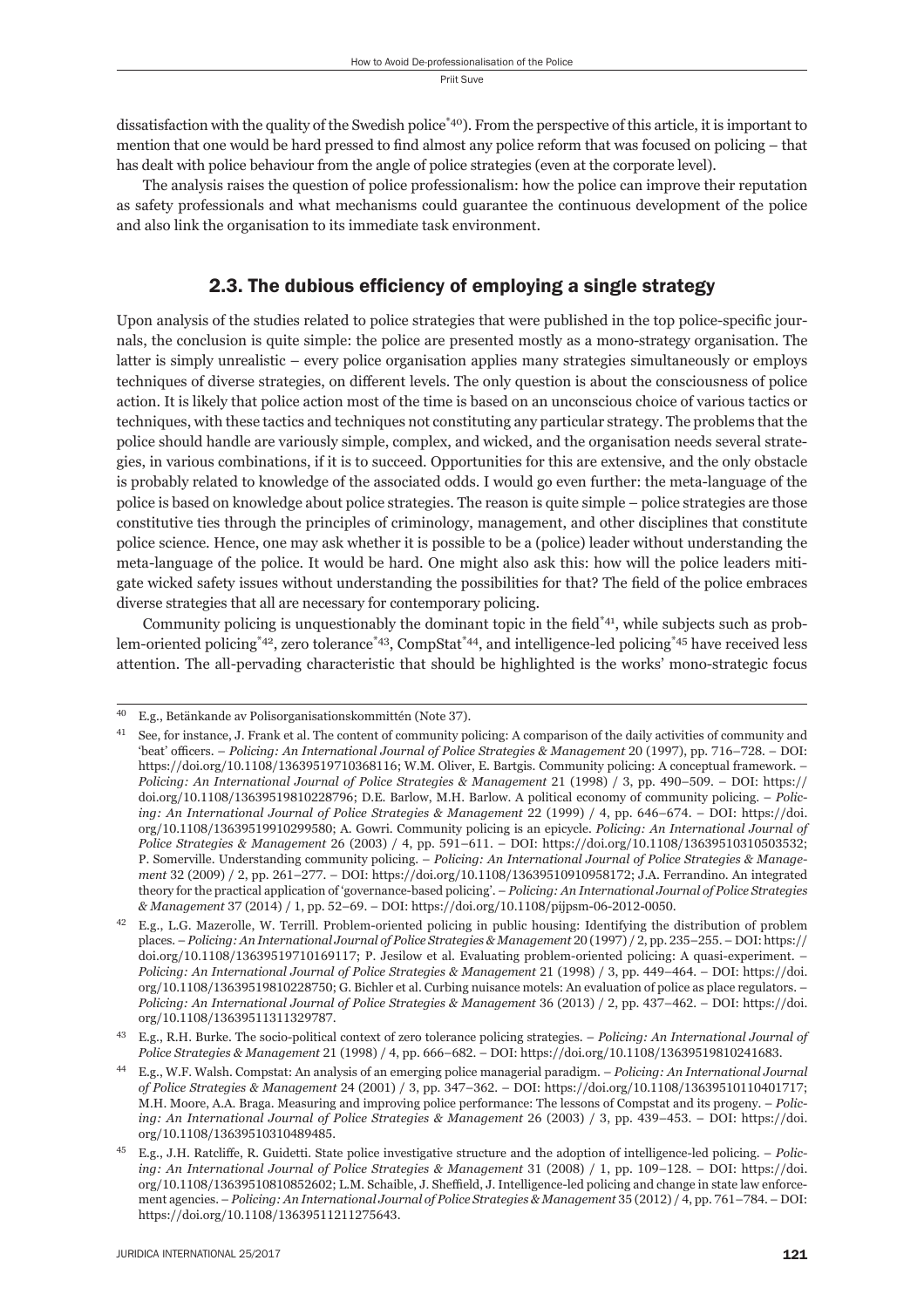or, at most, comparative approach or combining of two, seldom three, strategies. In some sense, this is understandable, because each particular strategy has been developed for a particular situation. In reality, however, the police have to resolve many situations, with many differences, at the same time. For example, a police station is tasked with handling a murder case, thefts from rural properties, arson episodes in a city, drug-pushing near schools, and so on. Some of the cases extend beyond a single station's jurisdiction; some of them need to be resolved with external assistance, some are limited to quite a specific area or span of time, some of them require a top manager's personal attention, etc. There is an uncountable number of situations related to management (leadership) and also to safety, and the police should be managed in an adequate, understandable, and efficient way in view of this. Nonetheless, one can find little analysis involving multi-strategic police. Is analysis of this type too complicated to carry out? Maybe, but without there being knowledge (meta-language) of police strategies, on what should the citizens' trust in the police rest, and why should police officers have faith in the leaders of the police? What is the 'professionalism' in policing with regard to organisation and safety? How should this specific type of organisation be managed in order for the best possible results for citizens and the police organisation to come about? These blunt questions are intimately related to each other and, in combination with the facts mentioned above, illuminate the importance of police strategies in policing.

# 3. An overview of the relevant theories and concepts

Police science, proceeding partially from criminology and partly from management theories<sup>\*46</sup>, is interdisciplinary in nature but still has a meta-language that is distinct from those of the other players in the field of safety. In the discussion below, I concentrate first on the organisation aspect, then on strategies. Both are well-developed concepts outside police science, and in combination they have strong potential to offer a solution for the problems under discussion. The purpose of this section of the chapter is to develop a mental framework for how the concept of strategy should be combined with the idea of an organisation as an open system in such a way that the possibilities in development of the police can be illuminated.

#### 3.1. The organisational answer to wicked problems

Change in organisation design has often been the objective for reforming the police. I begin this subsection with an explanation of what a traditional view on an organisation, as mentioned above, consists of. Traditional organisations are 'designed for efficiency, which emphasizes vertical linkages such as hierarchy, rules and plans, and formal information systems, or toward a contemporary organization designed for learning and adaptation, which emphasizes horizontal communication and coordination'.\*47 These organisations have an internal logic that is based on fixed ties between the organisations' units and functions, as we know from the work of early organisational scholars.\*48 A history of contemporary police points back to military structures, the only example from which ideas could be readily drawn earlier in building of the police. The latter is important since we know from A.L. Stinchcombe's work<sup>\*49</sup> that an organisation tends to maintain its initial structure. The police are still in many ways a paramilitary organisation (e.g., in the chain of command, internal hierarchical bureaucracy, ranking system, and tasks that seem to demand military-style organisation – among them detention of criminals and handling of riots). At least some elements that characterise the military\*50 can be seen, such as the following: 1) a centralised command structure and chain of command; 2) control exerted through the issuance of commands, directives, and orders; 3) vertical flow of communications, passing from top to bottom; 4) coercion as the method of employee motivation; 5) initiative being

<sup>&</sup>lt;sup>46</sup> See J.R. Greene. *The Encyclopedia of Police Science*, 3rd Edition, Vol. I. Routledge 2007.

<sup>&</sup>lt;sup>47</sup> R.L. Daft. *Organization Theory and Design*, 10th Edition. Mason, Ohio: Cengage Learning 2009, on p. 127.

<sup>&</sup>lt;sup>48</sup> See F.W. Taylor. *The Principles of Scientific Management*. Harper 1947; H. Fayol. *General and Industrial Management*. New York: Pitman 1949.

ɵɺ A.L. Stinchcombe. Social structure and organizations. – J.A. Baum, F. Dobbin (eds). *Economics Meets Sociology in Strategic Management* (pp. 229–259). Emerald Group Publishing Limited 2000, on p. 233.

<sup>50</sup> S.M. Cox. *Police: Practices, Perspectives, Problems*. Boston: Allyn & Bacon 1995, pp. 66-67.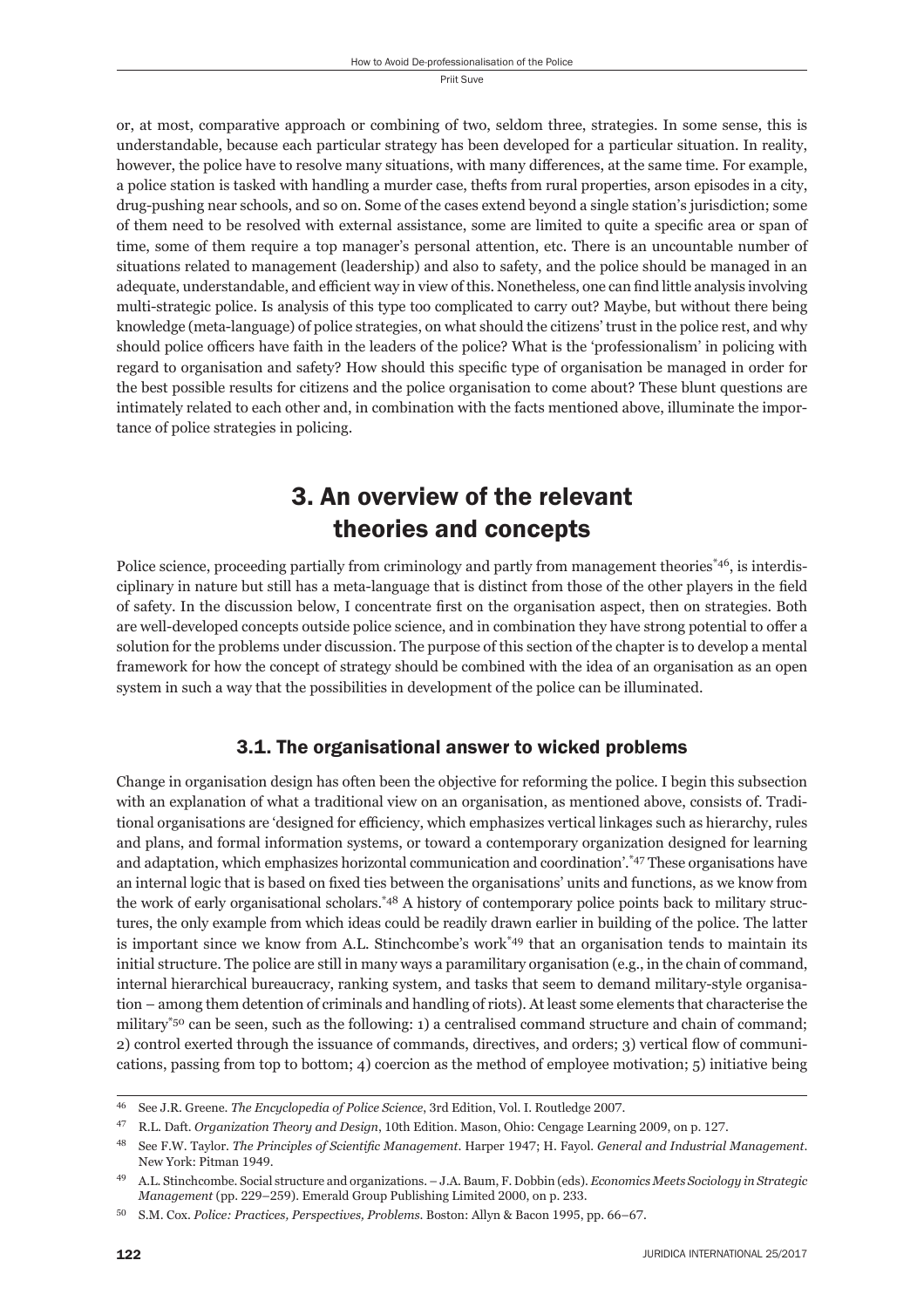neither sought nor encouraged; 6) authoritarian leadership; 7) low tolerance for nonconformists; 8) and lack of flexibility in tackling of novel situations. These principles may be valid in connection with a simplified and very narrow view of police tasks (e.g., apprehending criminals and arranging random patrols), but the organisation that is based on the principles listed above (inherent to the concept of traditional organisation) probably comes to grief in its attempts to tackle the wicked problem of safety today. Before we go further with the discussion of organisation, the matter of wicked problems needs to be clarified.

By definition, there are no 'right' or 'wrong' solutions to wicked problems, only 'good' or 'bad' ones.<sup>\*51</sup> Since there is no crime-free society out there, this is exactly the way in which safety should be handled. As stated by Nancy Roberts\*52, wicked problems can be distinguished from other types of problems in the following way. Simple problems enjoy consensus on the problem's definition and solution; the problemsolving here is straightforward, engendering little, if any, conflict among those involved. Solvers of complex problems, in turn, are agreed on what the problem is, but there is no consensus on how to solve the problem; while there is agreement in the problem-definition, there are unresolved issues associated with the solution. The increase in conflict makes the problem-solving process more complex. Finally, wicked problems generate extensive conflict among the stakeholders, even at high levels. In this case, there is no agreement on either the problem or its solution. The problem-solving process is further complicated because stakeholders in a democratic society have the power to block initiatives not of their liking through lawsuits, judicial review, and the time-honoured tradition of throwing those 'rascals' out of office. Nothing really bounds the problem-solving process – it is experienced as ambiguous, fluid, complex, politically fraught, and frustrating as hell. In this kind of situation, co-operation and communication are the catchwords for what to pursue.

Safety in modern times has been defined as a wicked problem. This means that there are no solutions – there are only mitigation measures and choices that have to be made in every single case and should always be considered in their particular context. The context of safety as described above requires an appropriate mentality for describing organisations. Instead of thinking in traditional terms, with hierarchical wellstructured organisations that are designed for solving simple or complex problems and that have rigid, tightly fixed units or functions, we should turn to an organisation as a system (whether open or closed). Although the latter is a seldom-used concept in police literature, there are significant exceptions. Cordner and Kathryn E. Scarborough\*53 are scholars who, among others, have made a great contribution to police science from the organisational perspective. Their *Police Administration*\*54 is one of the truly remarkable books in the field of policing, offering a description of organisation as system. From this book the reader will get an overview of an organisation as a system, and the focus is placed on police organisation: 'Police departments are systems no more or less complex than other organizational systems. Police organizations consist of numerous involved, interdependent subsystems.'\*55 The purpose of the present article, however, is not narrowly confined to the organisation perspective; I take a more sociological line. Therefore, a wider view is needed. The reason for this stems from the core mission of the police – the police should deal with questions of safety, many of which are bound to be wicked today. In this sense, the police are always as a tool in the hands of a government that has specific strategies and techniques. At the same time, the police are only one actor of many in a social system, and since the questions of safety cut through all aspects of society, the police should be treated as a part of that particular society. It is for this reason that I move outward from a narrow focus on an organisation to more sociologically oriented explanations. In this article, I trace the ecological level of analysis and compass an organisation as a collective entity operating in a larger system of relations.\*56 At this point, the organisation is viewed as an open system. The open-system view of organisational structure places emphasis on the complexity and variability of the individual parts – both individual participants and subgroups – as well as the looseness of connections among them. Parts are

ɶɲ P. Selg. 'The fable of the Bs': Between substantialism and deep relational thinking about power. – *Journal of Political Power* 9 (2016) / 2, pp. 183-204, on p. 18. – DOI: https://doi.org/10.1080/2158379x.2016.1191163; H.W. Rittel, M.M. Webber (see Note 5).

 $52$  N. Roberts. Wicked problems and network approaches to resolution. – *International Public Management Review* 1 (2000) /  $1, pp. 1-2.$ 

<sup>53</sup> G.W. Cordner, K.E. Scarborough (see Note 26).

ɶɵ *Ibid*.

<sup>55</sup> *Ibid.*, p. 59.

<sup>56</sup> See J.A. Baum. Organizational ecology. – S.R. Clegg et al. (eds). *Studying Organization: Theory and Method* (pp. 71–108). 1999.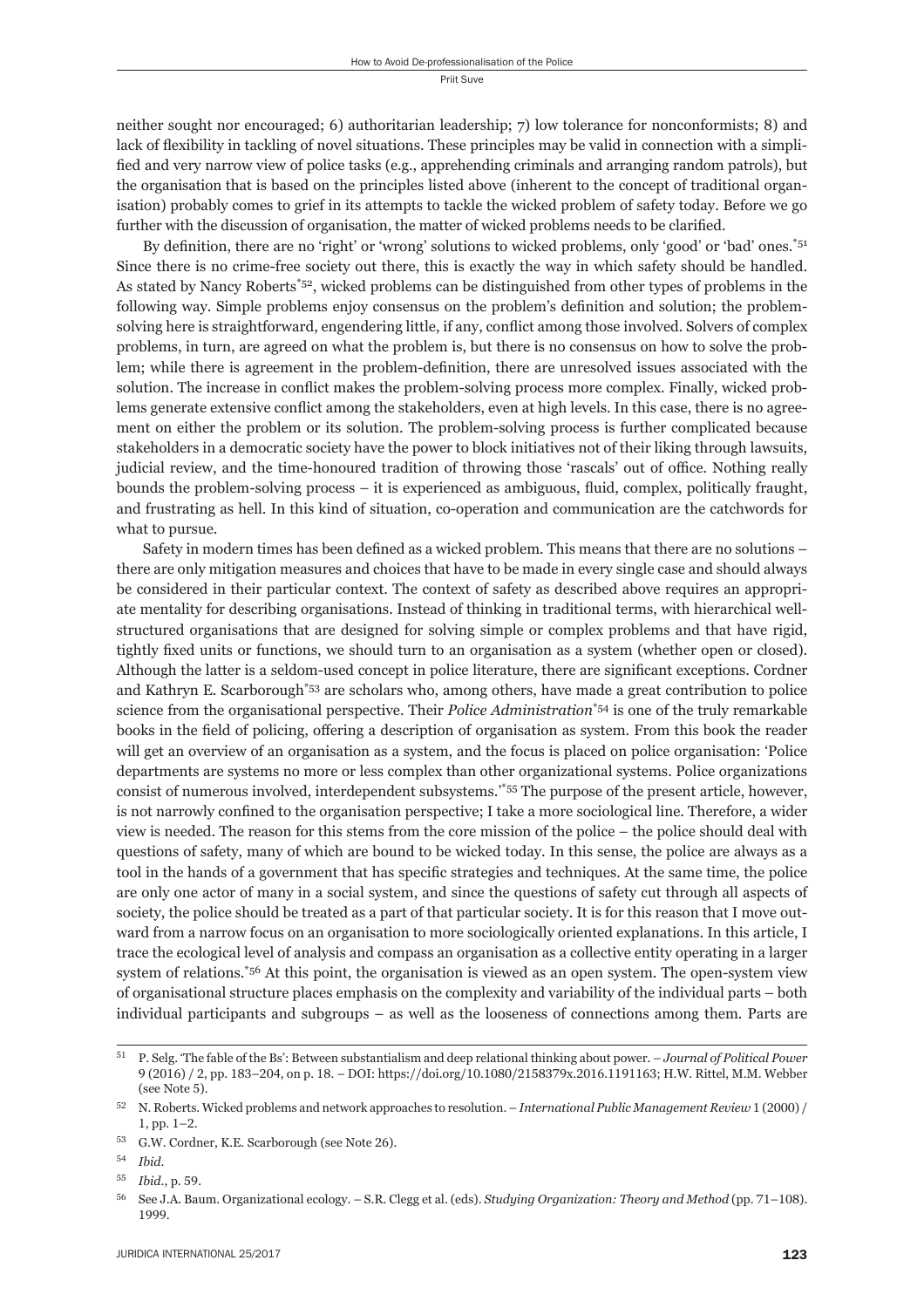viewed as capable of semiautonomous action; many parts are viewed as, at best, loosely joined to other parts. In such an organisation, participants – groups and individuals – form and leave coalitions; there is continual flux of relations.<sup>\*57</sup> Thus, the organisation itself (the inherent logic) and its relations to the task environment have a deeply interdependent character. But what are the ties internal to an organisation but also between that organisation and its environment that 1) bind actors within the organisation, 2) make possible a flexible relationship between organisation and environment, 3) guarantee appropriate answers in attempts to solve or mitigate safety problems, and 4) provide an organisational context for continuous advancement as a professional organisation? In this article, I argue that these ties can take the form of police strategies.

#### 3.2. The essential role of safety-oriented strategies in police organisation

In the field of management, strategic management is the discipline embracing both organisation and strategy. From that perspective and tying in with the topic of the article, the principles of strategic management are 'youthful'\*58 and have taken several agile turns, from looking for best practices to concepts such as competition or relationalism in and between organisation(s) and environments. Although we can draw many parallels between the strategic management discipline and developments in the field of police strategies, these discussions remain for the future. Since the purpose of this article is to create a mental framework that could help police leaders and educators advance the police's ability to be a professional player in the field of safety, this section focuses on a role for strategies in police organisation and a role for safety, but not on precise strategies. Although the latter matter requires further attention\*59, the more extensive elaboration on it required would exceed the limits for this article.

In traditional organisations designed for efficient performance, a strategy is formulated by top managers and imposed on the organisation.\*60 This description reveals a particular problem that is intrinsic for many organisations, including the police: organisations are often seen as mono-strategic (see Subsection 2.2, above). To some extent, they may have this nature inherently but only on the corporate level. It is hard even to imagine that any organisation could truly use only one strategy or even apply no strategy at all. If an organisation does not have any obvious and clearly expressed strategy, if its leaders do not have good knowledge of strategies related to the organisation and its task environment, tragedy could readily result for the organisation, its members, and clients alike. For avoidance of such a tragedy, the meaning and possibilities of strategies are in need of being clarified. That is the reason for this article.

To stay in line with the sociological institutionalism, particularly with Kenneth Scott's<sup>\*61</sup> view on it, this section is focused on techniques that should address the questions posed at the outset.

For any organisation, it is relatively easy for one to determine core activities to which the focal work of that body is connected. Teaching in schools, health care in hospitals, and helping people and solving safety problems in the police are only a few examples of the core activities in various fields. However, every organisation has a technical core, as James Thompson's<sup>\*62</sup> seminal book indicates. This means, in turn, that each organisations has some resource that is critical to its mission. These resources may be material (such as cars or computers) and/or mental (as with knowledge, software, and meta-language), and every organisation has two – in some respects inconsistent – responsibilities connected to its technical core. Firstly, these central resources need to be protected from the turbulent environment. Secondly, the efforts to protect them must not be extended too far, because they need adequate information and energy in order to survive. Scott puts it thus\*63: 'Organizations must both distinguish their systems from and connect themselves to

 $57$  W.R. Scott. *Organizations: Rational, Natural, and Open Systems*. New Jersey: Prentice-Hall 2003, p. 101.

See L.Á. Guerras-Martín et al. The evolution of strategic management research: Recent trends and current directions. – *BRQ Business Research Quarterly* 17 (2014) / 2, pp. 69-76. – DOI: https://doi.org/10.1016/j.brq.2014.03.001.

P. Suve et al. Designing multidimensional policing strategy and organization: Towards a synthesis of professional and community police models. – *Baltic Journal of Law & Politics* 8 (2015) / 1, pp. 28-54. – DOI: https://doi.org/10.1515/ bjlp-2015-0010.

 $^{60}$  R.L. Daft (see Note 47), p. 33.

 $61$  W.R. Scott (see Note  $57$ ).

J.D. Thompson. *Organizations in Action: Social Science Bases of Administrative Theory*. Transaction Publishers 1967.

<sup>63</sup> W.R. Scott (see Note 57), p. 124.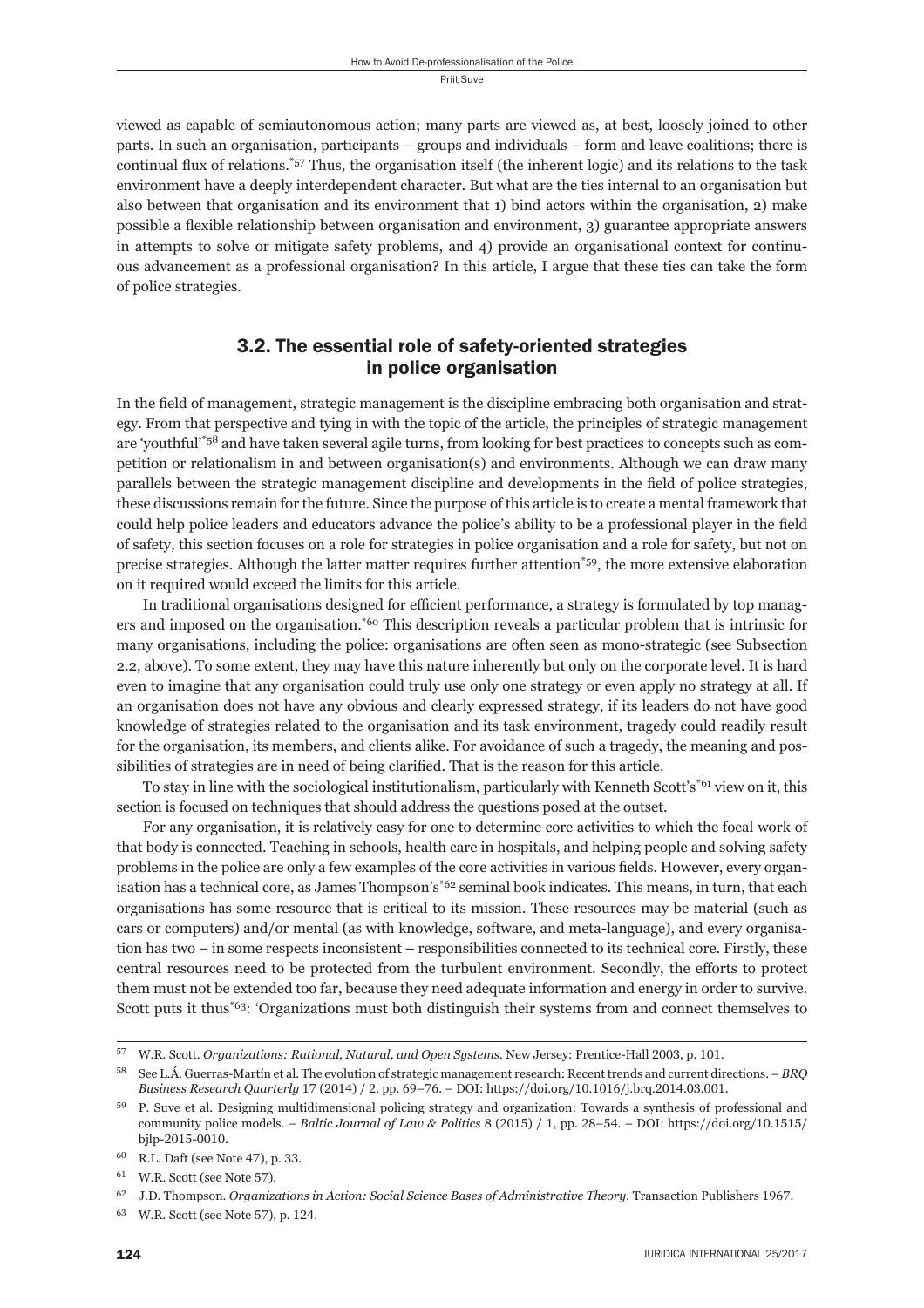their environment. Boundary-defining mechanisms as well as the tactics used by organizations to buffer their technical core and to build bridges to other organizations.' The term denoting those tactics that protect a technical core from the turbulent environment is 'buffering', and 'bridging' is the term denoting tactics for crossing the gap between the organisation and the environment.<sup> $*64$ </sup> To crystallise this idea, some widespread tactics linked to the terms mentioned above will be briefly introduced below.

I will start with the concept of buffering tactics<sup>\*65</sup>. Coding is probably the most well-known of these tactics. It is important for any organisation to select and control every source that will be used by the technical core. In schools, a pupil's age and knowledge should be checked before he or she is assigned to a particular class, a car spare should be checked before pinning up, a drunken juvenile is taken home instead of to prison with a murderer, and so on. To survive and develop, an organisation needs to have several 'stocks'. A hospital needs syringes and fresh blood; the police need weapons and personnel for the emergencies that arise in the course of their operations, in turn; all organisations need to train new leaders; etc. Also, every organisation deals with forecasting. Many examples could be cited: schools need to know the demographic situation, a company that sells cars must forecast people's needs and tastes, the police predict possible crime hot-spots, and so on.

While buffering tactics are employed mainly for protecting the technical core, bridging tactics $*66$  are designed to protect the entire organisation. To survive, the organisation needs energy and information from its environment. Interdependence characterises an organisation from both an internal and an external perspective. That means that no organisation exists with out interdependent connections between it and other organisations, and extending to and from the environment. Therefore, to survive, organisations need information from other organisations in the field (e.g., about trends and the market situation) but also energy (e.g., new staff and knowledge) from their environment. The problem is this: organisations do not control the above-mentioned resources that are so vital for them. Since bridging techniques are tightly coupled with resources that are needed if the organisation is going to survive, Jeffrey Pfeffer and Gerald R. Salancik's<sup>\*67</sup> ideas about this topic are probably cited most often in this connection. One of the most commonly used tactics is bargaining (Scott calls it 'pre-bridging tactics'\*68). Through a bargaining process, organisations try to avoid complete dependence on a partner but strive to cultivate the best possible conditions or sources. The crucial element here is knowledge of one's own priorities and interests. There are many problems in the field of safety, in which the responsibility of related players is far from clear but precise roles need to be clarified. Close to bargaining tactics is contracting  $-$  engaging in negotiation on something that is going to appear in the future. Although the scope in contracting is unlimited, from the perspective of this article the opportunity for coalitions of various sorts should be highlighted. These coalitions may be preventive and/or reactive (*post factum*) in nature. Merger is the most topical tactic in the context of the police reforms described above. In the pursuit of being more effective and efficient, the trend of merging police units is well-known. However, the process of merging is not used only at the organisational level; it is applied also on strategic level. Public–private partnership<sup>\*69</sup> is the well-known police strategy aimed at dividing resources between the police and partners from the private sector.

<sup>64</sup> *Ibid.*, p. 199.

See, for example, J.G. March, H.A. Simon. *Organizations*. New York: Wiley 1993; W.R. Scott (see Note 57); C. Oliver. Strategic responses to institutional processes. – *Academy of Management Review* 16 (1991) / 1, pp. 145–179. – DOI: https://doi. org/10.5465/amr.1991.4279002.

See, among others, A.D. Meyer et al. Environmental jolts and industry revolutions: Organizational responses to discontinuous change. - *Strategic Management Journal* 11 (1990), pp. 93-110; M.F. DiPaola, M. Tschannen-Moran. Bridging or buffering? The impact of schools' adaptive strategies on student achievement. *– Journal of Educational Administration* 43 (2005) / 1, pp. 60-71. – DOI: https://doi.org/10.1108/09578230510577290; W.R. Scott (see Note 57).

<sup>&</sup>lt;sup>67</sup> J. Pfeffer, G.R. Salancik. *The External Control of Organizations: A Resource Dependence Perspective*. Stanford University Press 2003.

<sup>68</sup> W.R. Scott (see Note 57), p. 204.

<sup>&</sup>lt;sup>69</sup> See, for example, D. Das et al. The changing 'soul' of Dutch policing: Responses to new security demands and the relationship with Dutch tradition. – *Policing: An International Journal of Police Strategies & Management* 30 (2007) / 3, pp.  $518-532. - DOI: <https://doi.org/10.1108/13639510710778877>; E.S. Savas, E.S. Savas. *Privatization and Public–Private*$ *Partnerships*. New York: Chatham House 2000; P. Ponsaers. Reading about 'community (oriented) policing' and police models. – *Policing: An International Journal of Police Strategies & Management* 24 (2001) / 4, pp. 470–497. – DOI: https://doi.org/10.1108/eum000000006496; J. Terpstra, K. van der Vijver. The police, changing security arrangements and late modernity: The case of the Netherlands. - *German Policy Studies* 3 (2006) / 1, p. 80.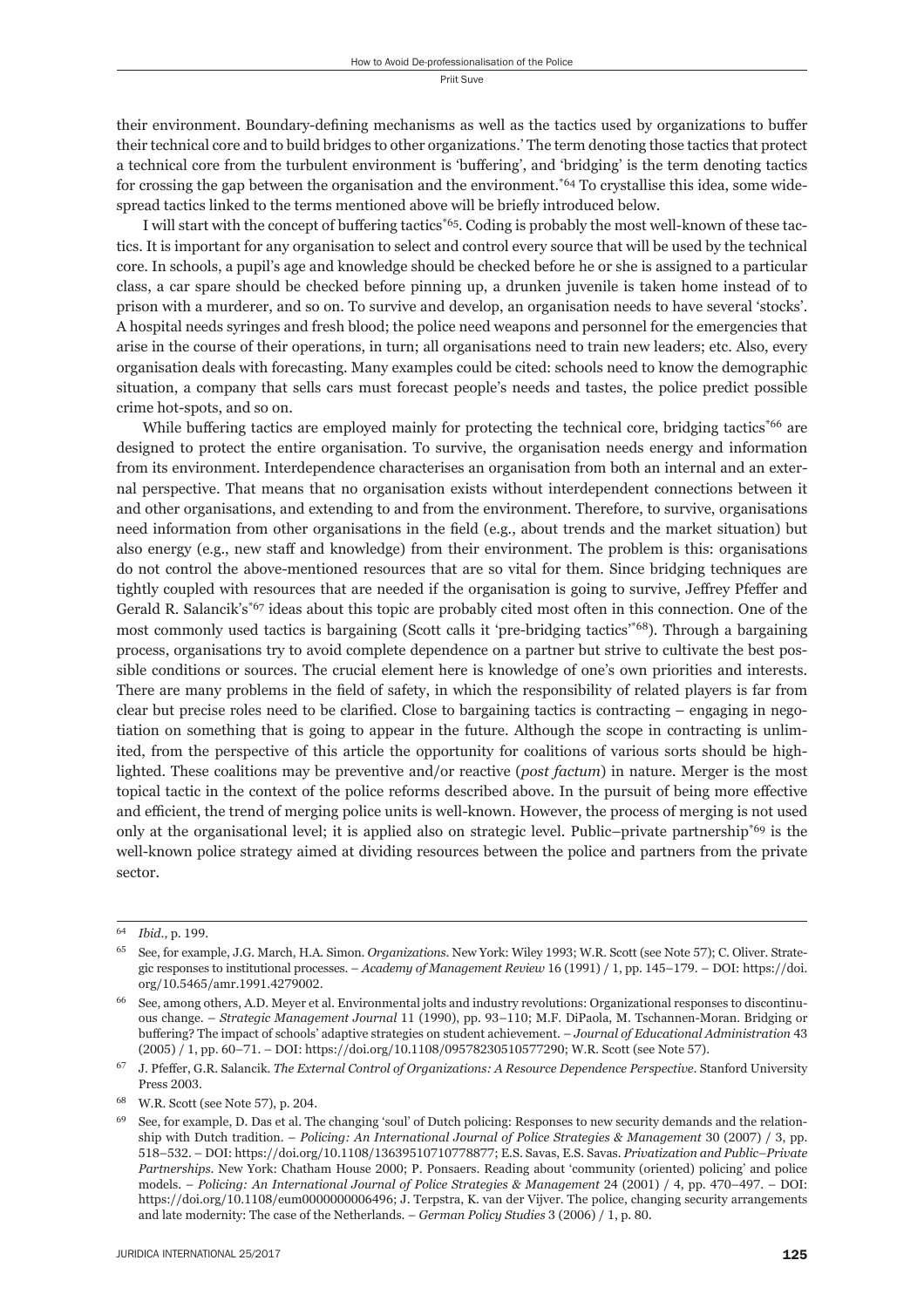In summary of this section, it should be highlighted that the core of any organisation needs to be protected; to survive, an organisation needs information and energy from its environment, and there are many tactics available that should be of assistance for these purposes. However, something remains missing. This is something particular to every organisation and field. As I have stated earlier in the article, in a key part of my argument, police strategies are the means that breathes a meaning and real soul into the buffering and bridging strategies in this domain specifically. The argument is given a contextual explanation via the concluding thoughts below.

## 4. Conclusions

The article had two central questions to answer. Firstly, how should the concept of the organisation be handled such that it at least offers a chance of mitigating wicked problems? Secondly, what are these mechanisms that could develop the police's professional status in society and simultaneously act as a tie organisation-internally while also connecting the organisation to its existing task environment?

Contemporary organisational theories offer several tools for connecting an organisation with its task environment, but the buffering and bridging mechanisms are one of the most expedient choices for protecting an organisation's technical core and linking the organisation to its task environment. Since the purpose behind this article was to create a mental framework that could help police leaders and educators to advance the police's ability to serve as the professional player in the field of safety, I use my concluding thoughts to elaborate on and outline that framework.

It is evident already that, for addressing wicked problems, the police should be treated as an open system. The latter does not mean that the organisation is devoid of boundaries. It has boundaries, but they are blurry in comparison to the traditional conceptualisation of an organisation as a closed system. Designing a police organisation as an open system means that the organisation is a 'compendium of' various groups (individual units, police stations, etc.), alliances (e.g., informal coalitions or working groups), and/or functions (e.g., law enforcement, forensics, and criminal-police personnel). The above-mentioned entities, in turn, have their own subgroups or sub-alliances, which engage in mixed and interdependent relations with each other. Therefore, this kind of organisation needs to be protected from external turbulence too but must still be designed to be innovative in the sense of advancing the police profession and responding to emergent phenomena. Mono-strategic police are too limited to tackle contemporary safety issues. For this reason, the police profession – in its language, use of multiple strategies or techniques simultaneously, and so forth – and its particulars always must be borne in mind when reforms to the police are undertaken. Only then can hope of mitigating wicked safety problems remain alive. Before one looks at the police from the standpoint of safety, contextualisation in terms of buffering and bridging techniques is a helpful leadin. Without going into depth, it is enough for this article to give a few examples to assist in visualising or imagining the context of the police. In protecting their technical core, the police employ buffering strategies such as coding (e.g., specialised work flows), stockpiling (e.g., recruitment, retraining, and use of special equipment), and forecasting (e.g., crime analysis and use of geographical information systems). To receive information and energy from the task environment and to protect the entire organisation from external impacts, the police organisation utilises diverse bridging techniques. The following are just some of them: bargaining (e.g., surrounding whose responsibility it is to maintain public order at nearby bars and restaurants), contracting (e.g., agreements between the police and the local municipality), and joint ventures (e.g., co-operation with schools on lectures aimed at crime-prevention or for dealing with drug use). Both buffering and bridging techniques have countless examples, but for now it suffices to specify thus: these techniques always have an occupation-specific nature. That means that there is always some meta-language or coding system that needs to be recognised. The police have a particular meta-language, which (in a parallel to police science) has been generated by at least two distinct disciplines – criminology and management. Finally, police strategies can be added to the map. Police strategies are the focal points or the coupling points between criminology and management principles – they form the essence of the meta-language. Hence, all buffering and bridging techniques should be handled through appropriate police strategy at the proper level in the organisation and in a particular, appropriate context. There is no right answer – only continuous experimentation with various combinations can lead the organisation towards success in dealing with organisational as well as safety problems.